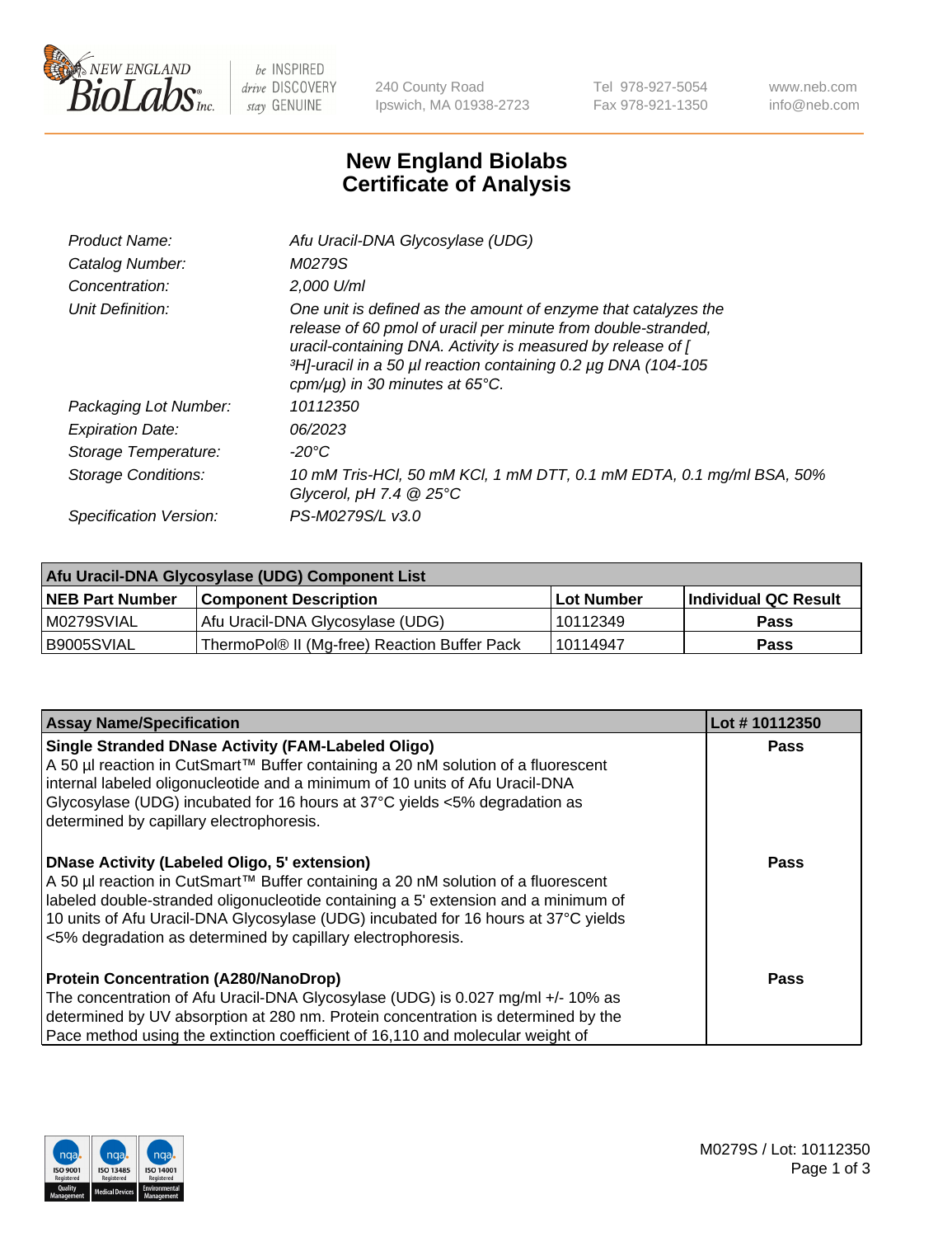

be INSPIRED drive DISCOVERY stay GENUINE

240 County Road Ipswich, MA 01938-2723 Tel 978-927-5054 Fax 978-921-1350

www.neb.com info@neb.com

| <b>Assay Name/Specification</b>                                                                                                                                                                                                                                                                                                                                                                 | Lot #10112350 |
|-------------------------------------------------------------------------------------------------------------------------------------------------------------------------------------------------------------------------------------------------------------------------------------------------------------------------------------------------------------------------------------------------|---------------|
| 22,720 daltons for Afu Uracil-DNA Glycosylase (UDG) (Pace, C.N. et al. (1995)<br>Protein Sci., 4, 2411-2423).                                                                                                                                                                                                                                                                                   |               |
| Double Stranded DNase Activity (Labeled Oligo)<br>A 50 µl reaction in CutSmart™ Buffer containing a 20 nM solution of a fluorescent<br>labeled double-stranded oligonucleotide containing a blunt end and a minimum of 10<br>units of Afu Uracil-DNA Glycosylase (UDG) incubated for 16 hours at 37°C yields <5%<br>degradation as determined by capillary electrophoresis.                     | <b>Pass</b>   |
| <b>Non-Specific DNase Activity (16 Hour)</b><br>A 50 ul reaction in ThermoPol Reaction Buffer containing 1 ug of Lambda DNA and a<br>minimum of 50 units of Afu Uracil-DNA Glycosylase (UDG) incubated for 16 hours at<br>65°C results in a DNA pattern free of detectable nuclease degradation as determined<br>by agarose gel electrophoresis.                                                | Pass          |
| <b>Protein Purity Assay (SDS-PAGE)</b><br>Afu Uracil-DNA Glycosylase (UDG) is ≥ 95% pure as determined by SDS-PAGE analysis<br>using Coomassie Blue detection.                                                                                                                                                                                                                                  | <b>Pass</b>   |
| <b>RNase Activity (Extended Digestion)</b><br>A 10 µl reaction in NEBuffer 4 containing 40 ng of a 300 base single stranded RNA<br>and a minimum of 2 units of Afu Uracil-DNA Glycosylase (UDG) is incubated at 37°C.<br>After incubation for 16 hours, >90% of the substrate RNA remains intact as<br>determined by gel electrophoresis using polyacrylamide gel electrophoresis<br>detection. | <b>Pass</b>   |
| <b>Exonuclease Activity (Radioactivity Release)</b><br>A 50 µl reaction in ThermoPol Reaction Buffer containing 1 µg of a mixture of single<br>and double-stranded [3H] E. coli DNA and a minimum of 50 units of Afu Uracil-DNA<br>Glycosylase (UDG) incubated for 4 hours at 65°C releases <0.1% of the total<br>radioactivity.                                                                | <b>Pass</b>   |
| <b>Endonuclease Activity (Nicking)</b><br>A 50 ul reaction in ThermoPol Reaction Buffer containing 1 ug of supercoiled PhiX174<br>DNA and a minimum of 4 units of Afu Uracil-DNA Glycosylase (UDG) incubated for 4<br>hours at 65°C results in <20% conversion to the nicked form as determined by agarose<br>gel electrophoresis.                                                              | <b>Pass</b>   |
| <b>DNase Activity (Labeled Oligo, 3' extension)</b><br>A 50 µl reaction in CutSmart™ Buffer containing a 20 nM solution of a fluorescent<br>labeled double-stranded oligonucleotide containing a 3' extension and a minimum of<br>10 units of Afu Uracil-DNA Glycosylase (UDG) incubated for 16 hours at 37°C yields<br><5% degradation as determined by capillary electrophoresis.             | Pass          |